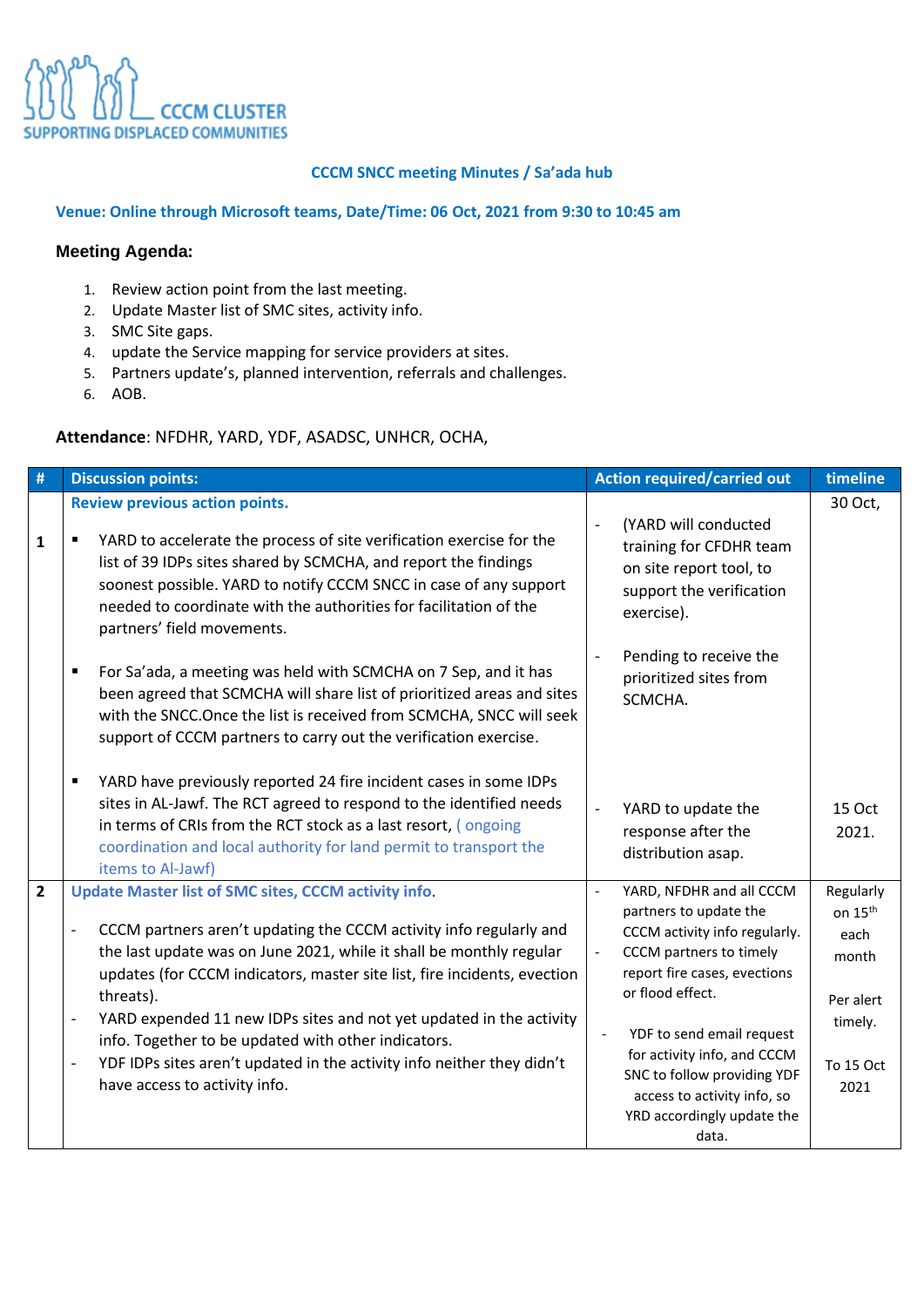

| $\overline{\mathbf{3}}$ | <b>SMC Site gaps by CCCM partners:</b>                                                                                                                                                                                                                                                                                                                                                                                                                                                                                                                    |                          |                                                                                                            |                                     |
|-------------------------|-----------------------------------------------------------------------------------------------------------------------------------------------------------------------------------------------------------------------------------------------------------------------------------------------------------------------------------------------------------------------------------------------------------------------------------------------------------------------------------------------------------------------------------------------------------|--------------------------|------------------------------------------------------------------------------------------------------------|-------------------------------------|
|                         | <b>YDF</b><br>almost completed the assessment for 11 IDPs sites and identified the<br>gaps, ongoing data analysis expecting YDF to share assessment report<br>soon,                                                                                                                                                                                                                                                                                                                                                                                       | $\overline{\phantom{a}}$ | YDF to share the finalized<br>multi-sector site<br>assessment.                                             | Asap<br>before end<br>of Oct 2021   |
|                         | <b>YARD</b><br>GFD gaps shared with GFD partners in Al-Jawf to verify the list and share<br>the feedback, as well WASH gaps shared with WASH SNC, other Shelter<br>and NFIs gaps is ongoing response and the remaining gap after response<br>will be shared per priority.                                                                                                                                                                                                                                                                                 |                          |                                                                                                            |                                     |
|                         | <b>NFDHR</b><br>Just get the project SA and will start the site multi-sector assessment<br>during Oct.                                                                                                                                                                                                                                                                                                                                                                                                                                                    | $\overline{\phantom{a}}$ | NFDHR to share the<br>assessment after<br>completion.                                                      | To be<br>updated by<br><b>NFDHR</b> |
| $\overline{\mathbf{4}}$ | update the Service mapping for service providers at sites.<br>So far CCCM Partner didn't use or have the service mapping template,<br>and not familiar with. The CCCM SNC need to share the template with<br>partner,<br>anyhow agreed with CCCM partners to update the service mapping for<br>current service providers, and any support on the template, partners can<br>refer to Sameer for briefing on using the template.                                                                                                                            | $\bar{\phantom{a}}$      | CCCM SNC to share the<br>service mapping<br>template and partner to<br>update the services<br>accordingly. | Aiming to<br>the 31 of<br>Oct 2021  |
| 5                       | Partners update's, planned intervention, referrals, and challenges.<br>YARD (Al-Jawf):<br>regularly field visit to IDPs sites and conducting awareness sessions<br>(on covid-19, fire safety and prevention, and personal hygiene),<br>Ongoing site maintenance by 6 QIPs project at IDPs sites, and<br>planning for another 3 QIPs targeting WASH rehabilitation in Al-Jawf.<br>42 HHs of flood affected been provided with EESKs assistance.<br>Conducted training for 24 CCs members in the new 11 IDPs sites<br>(expended new sites)<br>YDF (Saadah): |                          |                                                                                                            |                                     |
|                         | Bilateral Meetings held with service provider, and local authorities.<br>And ongoing finalizing the assessment.<br>Challenge<br>Evection threats for nearly 280 HHs of IDPs in Al-Mehzam Alsharqi<br>site in Al-Hezm district - Al-Jawf Gov. issue has been discussed with                                                                                                                                                                                                                                                                                |                          | YARD to keep close follow<br>up with local authority and<br>IDPs community and share                       | asap                                |
| 6                       | local authority and agreed they will negotiate with the landowner.<br>AOB:                                                                                                                                                                                                                                                                                                                                                                                                                                                                                |                          | update the result.                                                                                         |                                     |
|                         | form OCHA, YHF founds is expecting to be shared soon, and partners<br>recommended to be prepared and identify priorities for those who<br>wish to apply for the YHF proposal request.                                                                                                                                                                                                                                                                                                                                                                     |                          |                                                                                                            |                                     |